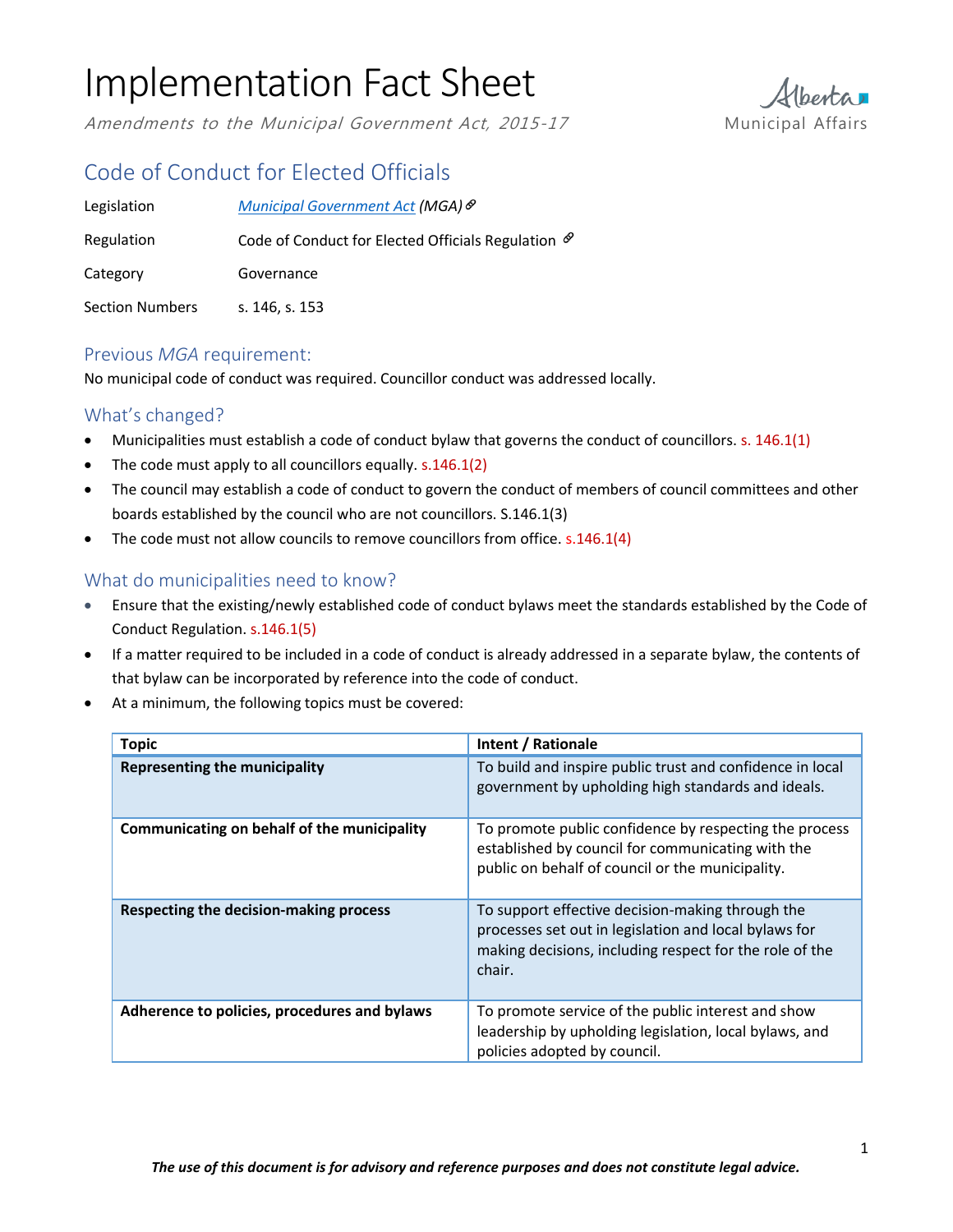Amendments to the Municipal Government Act, 2015-17 Municipal Affairs



| <b>Topic</b>                                                              | Intent / Rationale                                                                                                                                                                                                                                                         |
|---------------------------------------------------------------------------|----------------------------------------------------------------------------------------------------------------------------------------------------------------------------------------------------------------------------------------------------------------------------|
| Respectful interactions with councillors, staff, the<br>public and others | To promote treatment of council members, municipal<br>employees, and others with dignity, understanding and<br>respect.                                                                                                                                                    |
| <b>Confidential information</b>                                           | To promote public trust by refraining from using<br>information in a way that would be detrimental to the<br>public interest.                                                                                                                                              |
| <b>Conflicts of interest</b>                                              | To promote public trust by refraining from exploiting<br>the position of councillor for private reasons or that<br>would bring discredit to the office.<br>*Bylaw provisions do not diminish or change the effect<br>of existing legislated pecuniary interest provisions. |
| Improper use of influence                                                 | To promote the priority of municipal interests over the<br>individual interests of councillors, and to refrain from<br>seeking to influence decisions for personal reasons.                                                                                                |
| Use of municipal assets and services                                      | To promote stewardship and public trust by refraining<br>from the use of municipal assets or resources for<br>personal reasons.                                                                                                                                            |
| Orientation and other training attendance                                 | To promote effective leadership and personal<br>development by accessing training opportunities.                                                                                                                                                                           |

- The code of conduct bylaw must set out a complaint system that addresses who may make a complaint; how a complaint is made; the process used to determine the validity of the complaint; and what sanctions may be imposed if a complaint is determined to be valid.
- Review and update the code of conduct bylaw at least once every four (4) years starting from the date when the code of conduct is passed. Municipalities could choose to align the review with the municipal election cycle, so that the code of conduct is reviewed following each municipal election.

#### *What if a councillor does not comply?*

- If a councillor has failed to adhere to the code of conduct, a council may choose to impose a sanction that can include the following:
	- o letter of reprimand for the councillor;
	- o a request to the councillor to issue a letter of apology;
	- o publication of a letter of reprimand or request for apology and the councillor's response;
	- o requirement to attend training;
	- $\circ$  suspension or removal of the appointment of a councillor as the Chief Elected Official/Mayor/Reeve, Deputy Chief Elected Official or Acting Chief Elected Official and presiding duties;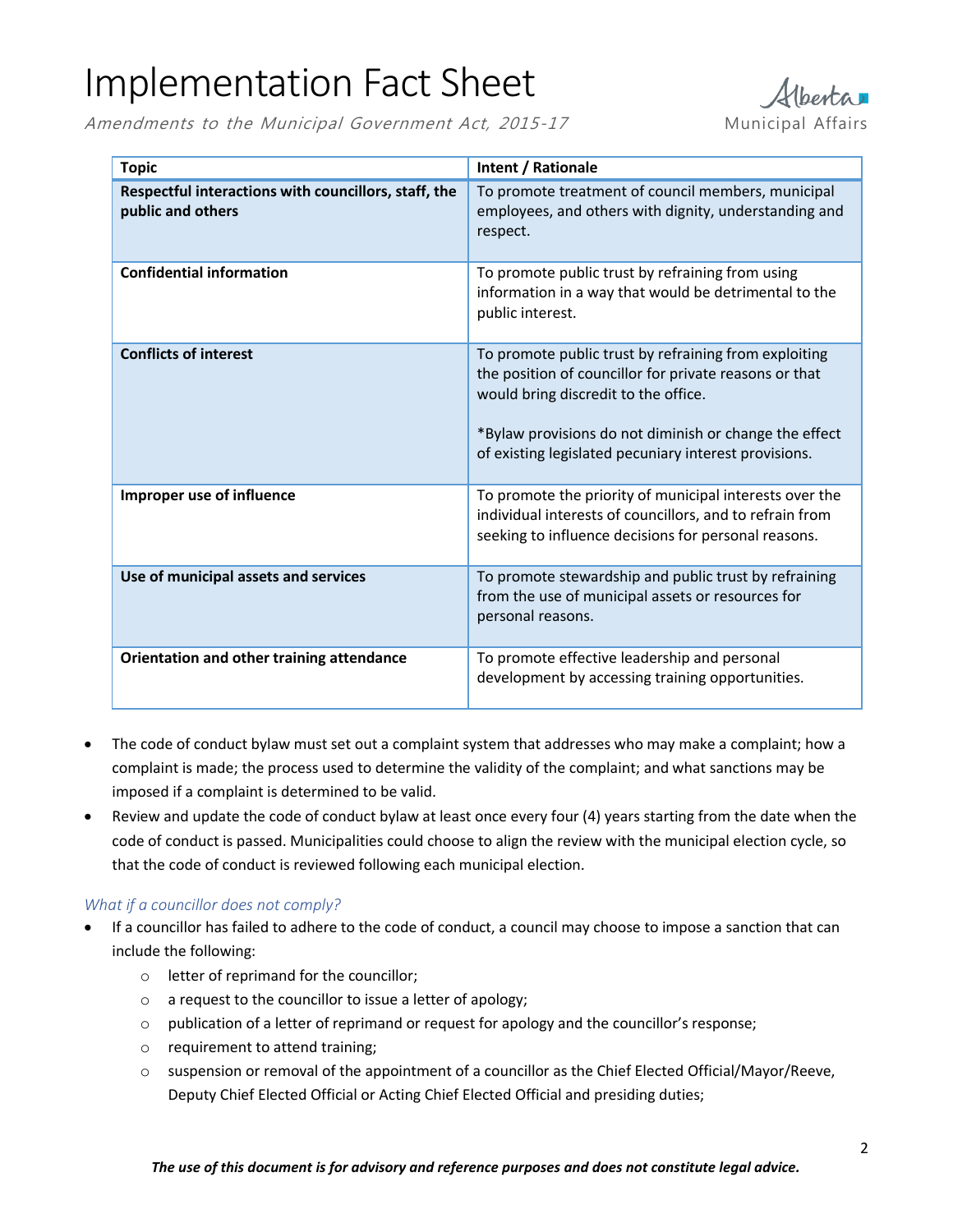Amendments to the Municipal Government Act, 2015-17 Municipal Affairs

- $\circ$  suspension or removal from some or all council committees and bodies to which the council has a right to appoint members; and
- $\circ$  reduction or suspension of remuneration corresponding to a reduction in duties, excluding allowances for attendance at council meetings.
- The code of conduct and any sanctions imposed under a code of conduct cannot remove a councillor from council and must not prevent a councillor from fulfilling the legislated duties of a councillor, including the general duties of councillors outlined in s.153 of the Act.

## When does this change take place?

- These sections come into force October 26, 2017.
- Municipalities must establish a code of conduct bylaw by July 23, 2018 (270 days (9 months) from the date it came into force.

### What resources are/will there be available to assist?

- Sample Code of Conduct and Bylaws are under development (AUMA/AAMDC)  $\mathcal{P}$
- [Municipal Affairs Regional Training Sessions](http://www.municipalaffairs.alberta.ca/online-event-registration?fuseaction=EventRegistration&EVENT_ID=181).  $\circ$
- [Elected Officials Education Program](http://eoep.ca/home) (EOEP) [www.eoep.ca](http://www.eoep.ca/) (AAMDC/AUMA) &
- Council Conflict Workshop. (schedule TBD)
- *[Municipal Government Amendment Act,](http://www.assembly.ab.ca/ISYS/LADDAR_files/docs/bills/bill/legislature_28/session_3/20141117_bill-020.pdf) 2015*



| For more information: |                   |
|-----------------------|-------------------|
| Phone:                | 780-427-2225      |
| Toll-free in Alberta: | 310-0000          |
| <b>Fax:</b>           | 780-420-1016      |
| Email:                | lgsmail@gov.ab.ca |

#### **Document information:**

| Title:               | Implementation Fact Sheet: Code of Conduct for Elected Officials                                             |
|----------------------|--------------------------------------------------------------------------------------------------------------|
| Date of publication: | October 2017                                                                                                 |
| Copyright:           | © 2017 Government of Alberta                                                                                 |
| Licence:             | This publication is issued under the Open Government Licence – Alberta<br>(https://open.alberta.ca/licence). |
| Availability:        | This document is available online at https://open.alberta.ca/publications/mga-<br>implementation-fact-sheets |

Therta<sub>1</sub>